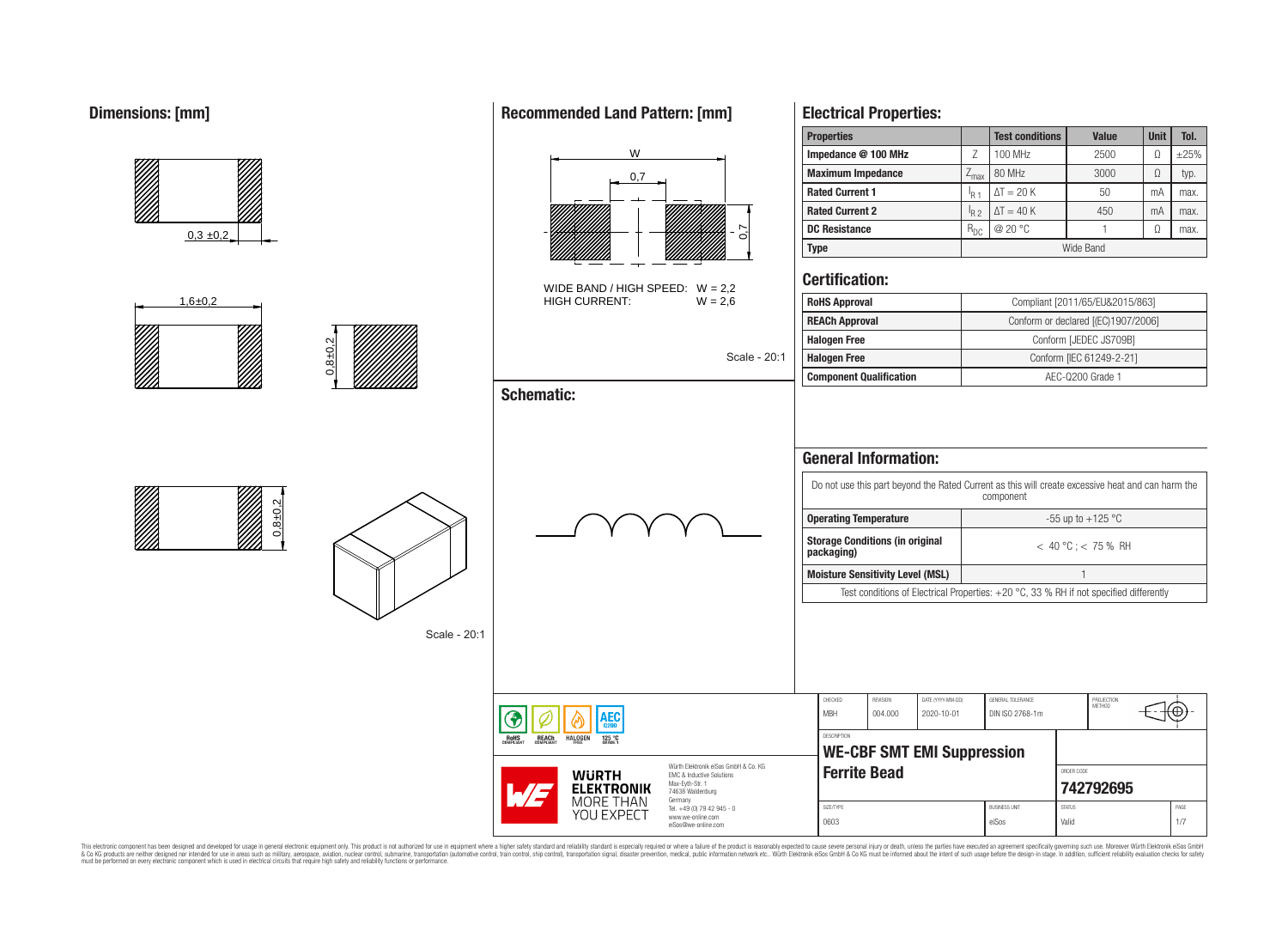# **Typical Impedance Characteristics:**



This electronic component has been designed and developed for usage in general electronic equipment only. This product is not authorized for subserved requipment where a higher selection equipment where a higher selection

**Derating Curve:**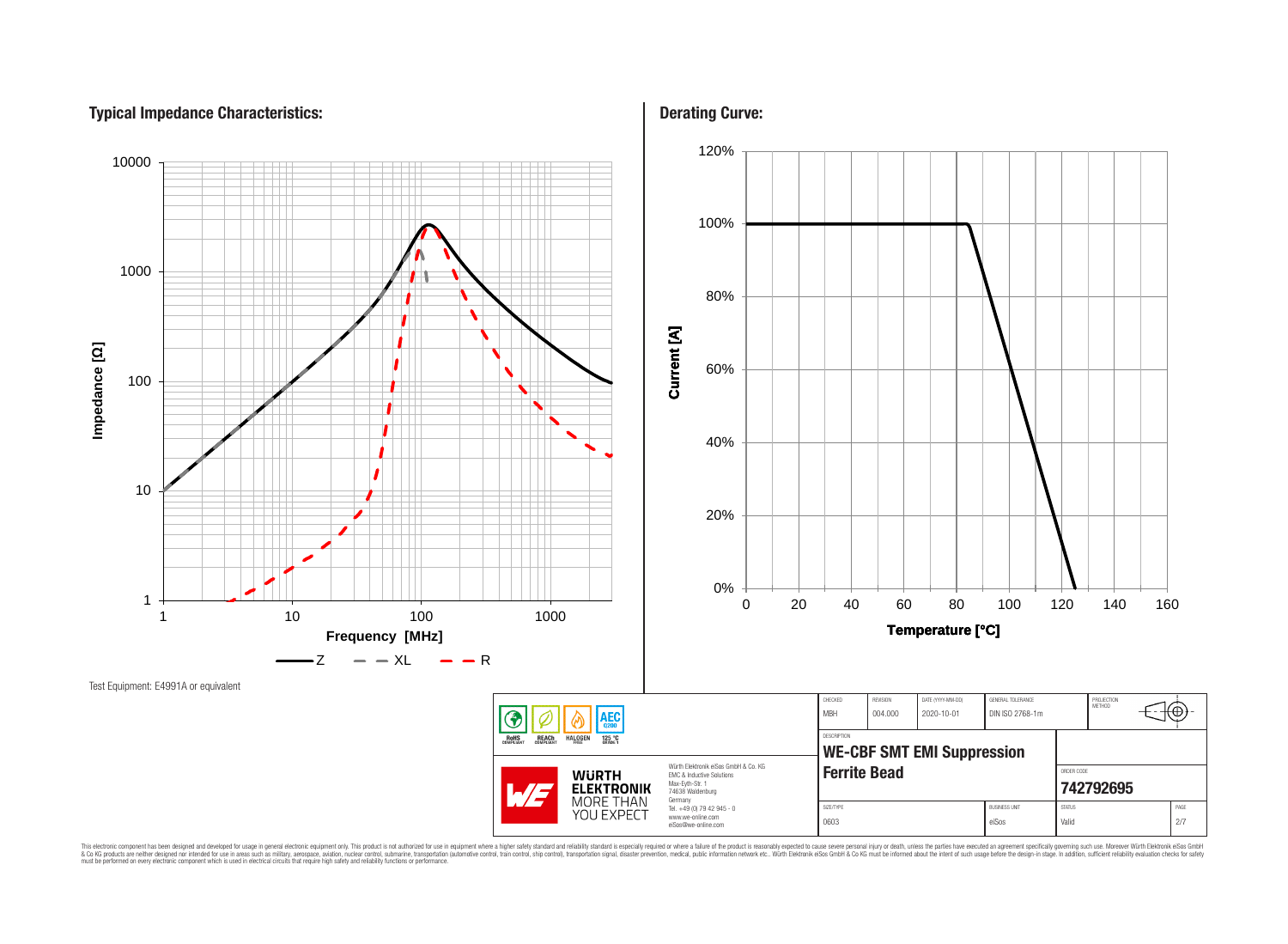# **Packaging Specification - Tape: [mm]**

### **Packaging Specification - Reel: [mm]**



This electronic component has been designed and developed for usage in general electronic equipment only. This product is not authorized for use in equipment where a higher safely standard and reliability standard si espec & Ook product a label and the membed of the seasuch as marked and as which such a membed and the such assume that income in the seasuch and the simulation and the such assume that include to the such a membed and the such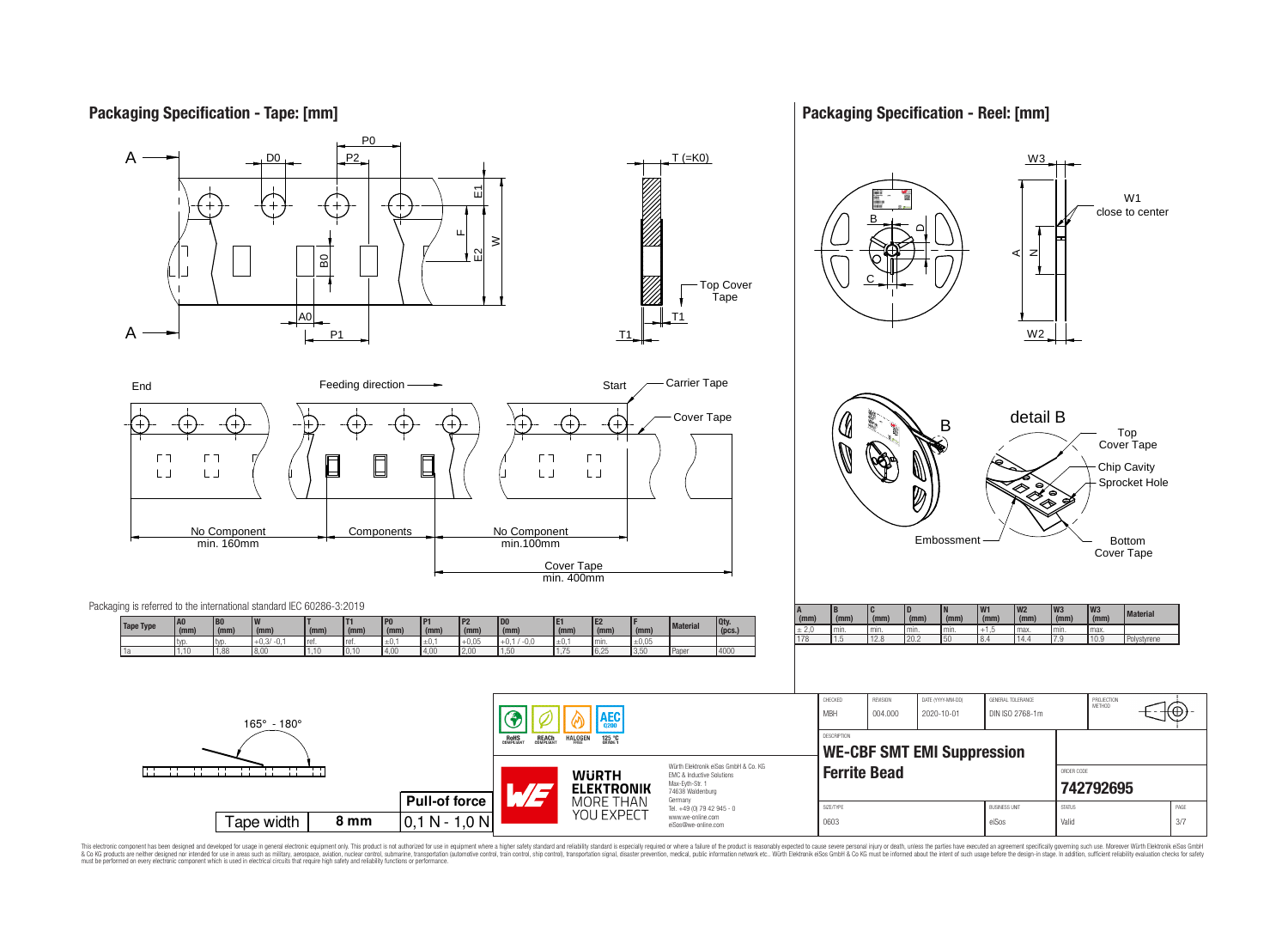**Packaging Specification - Outer Carton: [mm] Packaging Specification - Inner Carton: [mm]**  $\frac{9}{1}$ 뇌  $\frac{w}{c}$  $W_{\rm c}$  $\sqrt{C}$  C L $\mathcal{L}$ **No. of L<sub>IC</sub>**<br>typ. **No. of Reel (pcs.) Qty. (pcs.) Material LC (mm) WC HC (mm) Qty. (pcs.) Material <sup>W</sup>IC (mm) <sup>H</sup>IC (mm) Inner Carton (pcs.) (mm)** Tolerance typ. typ. typ.<br>Value 445.00 395.00 210 Tolerance typ. typ. typ. typ. typ. Value 185,00 185,00 185,00 80,00 5 20000 20000 Paper Value 445,00 395,00 210,00 10 200000 Paper CHECKED REVISION DATE (YYYY-MM-DD) GENERAL TOLERANCE PROJECTION<br>METHOD 76 MBH 004.000 2020-10-01 DIN ISO 2768-1m AEC G DESCRIPTION **RoHS REACH HALOGEN** 125 °C **WE-CBF SMT EMI Suppression** Würth Elektronik eiSos GmbH & Co. KG **Ferrite Bead CONDER CONDER CODE WURTH** EMC & Inductive Solutions Max-Eyth-Str. 1 **[742792695](https://www.we-online.com/catalog/en/article/742792695) ELEKTRONIK** 74638 Waldenburg **MORE THAN** Germany Tel. +49 (0) 79 42 945 - 0 SIZE/TYPE BUSINESS UNIT STATUS PAGE YOU EXPECT www.we-online.com 0603 eiSos Valid 4/7 eiSos@we-online.com

This electronic component has been designed and developed for usage in general electronic equipment only. This product is not authorized for subserved requipment where a higher selection equipment where a higher selection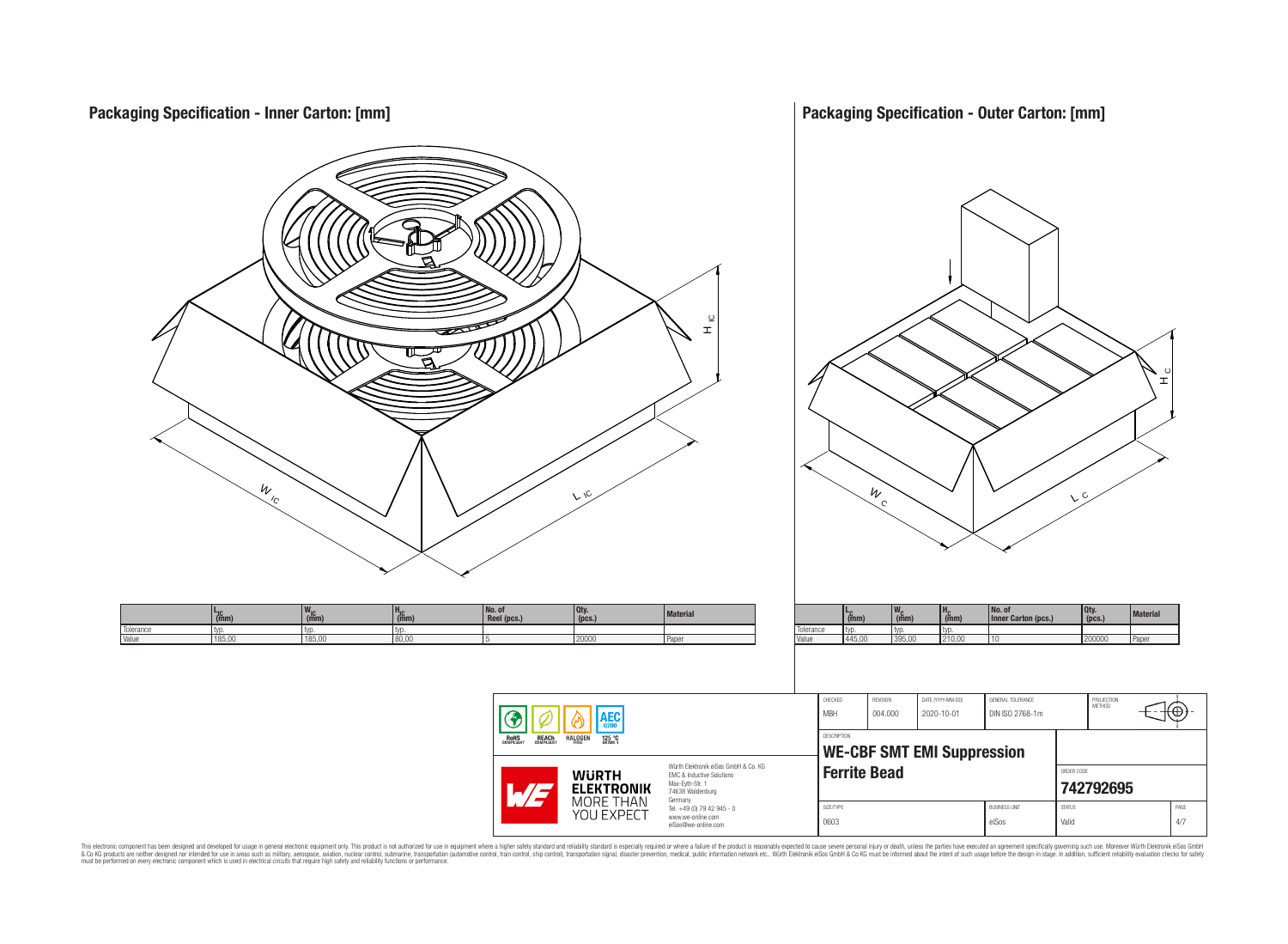# **Classification Reflow Profile for SMT components:**



# **Classification Reflow Soldering Profile:**

| <b>Profile Feature</b>                              |                           | <b>Value</b>                     |
|-----------------------------------------------------|---------------------------|----------------------------------|
| <b>Preheat Temperature Min</b>                      | 's min                    | 150 °C                           |
| <b>Preheat Temperature Max</b>                      | <sup>I</sup> s max        | 200 °C                           |
| Preheat Time $t_s$ from $T_{s min}$ to $T_{s max}$  | $t_{\rm s}$               | $60 - 120$ seconds               |
| Ramp-up Rate $(T_1$ to $T_p$ )                      |                           | 3 °C/ second max.                |
| <b>Liquidous Temperature</b>                        | ъ.                        | 217 °C                           |
| Time t <sub>i</sub> maintained above T <sub>1</sub> | t,                        | $60 - 150$ seconds               |
| Peak package body temperature                       | $\mathsf{I}_{\mathsf{D}}$ | $T_p \leq T_c$ , see Table below |
| Time within 5°C of actual peak<br>temperature       | t <sub>p</sub>            | $20 - 30$ seconds                |
| Ramp-down Rate $(T_p$ to $T_1$ )                    |                           | $6^{\circ}$ C/ second max.       |
| Time 25°C to peak temperature                       |                           | 8 minutes max.                   |

refer to IPC/ JEDEC J-STD-020E

# **Package Classification Reflow Temperature (T<sup>c</sup> ):**

| <b>Properties</b>                                                    | Volume mm <sup>3</sup><br>< 350 | Volume mm <sup>3</sup><br>350-2000 | Volume mm <sup>3</sup><br>>2000 |
|----------------------------------------------------------------------|---------------------------------|------------------------------------|---------------------------------|
| <b>PB-Free Assembly   Package Thickness  </b><br>$< 1.6$ mm          | 260 °C                          | 260 °C                             | 260 °C                          |
| <b>PB-Free Assembly   Package Thickness  </b><br>$1.6$ mm $- 2.5$ mm | 260 °C                          | 250 °C                             | 245 °C                          |
| <b>PB-Free Assembly   Package Thickness  </b><br>$>2.5$ mm           | 250 °C                          | 245 °C                             | 245 °C                          |

refer to IPC/ JEDEC J-STD-020E

| AEC<br><b>REACH</b><br>COMPLIANT<br><b>ROHS</b><br>COMPLIANT<br><b>HALOGEN</b><br>125 °C<br>Würth Flektronik eiSos GmbH & Co. KG<br><b>WURTH</b><br>EMC & Inductive Solutions<br>Max-Eyth-Str. 1<br><b>ELEKTRONIK</b><br>.7<br>74638 Waldenburg |                   | CHECKED<br><b>MBH</b>                                                             | <b>REVISION</b><br>004.000 | DATE (YYYY-MM-DD)<br>2020-10-01 | GENERAL TOLERANCE<br>DIN ISO 2768-1m |                        | PROJECTION<br><b>METHOD</b> |           | ₩           |
|-------------------------------------------------------------------------------------------------------------------------------------------------------------------------------------------------------------------------------------------------|-------------------|-----------------------------------------------------------------------------------|----------------------------|---------------------------------|--------------------------------------|------------------------|-----------------------------|-----------|-------------|
|                                                                                                                                                                                                                                                 |                   | DESCRIPTION<br><b>WE-CBF SMT EMI Suppression</b>                                  |                            |                                 |                                      |                        |                             |           |             |
|                                                                                                                                                                                                                                                 |                   | Germany<br>Tel. +49 (0) 79 42 945 - 0<br>www.we-online.com<br>eiSos@we-online.com | <b>Ferrite Bead</b>        |                                 |                                      |                        | ORDER CODE                  | 742792695 |             |
| MORE THAN<br>YOU EXPECT                                                                                                                                                                                                                         | SIZE/TYPE<br>0603 |                                                                                   |                            |                                 | <b>BUSINESS UNIT</b><br>eiSos        | <b>STATUS</b><br>Valid |                             |           | PAGE<br>5/7 |

This electronic component has been designed and developed for usage in general electronic equipment only. This product is not authorized for subserved requipment where a higher selection equipment where a higher selection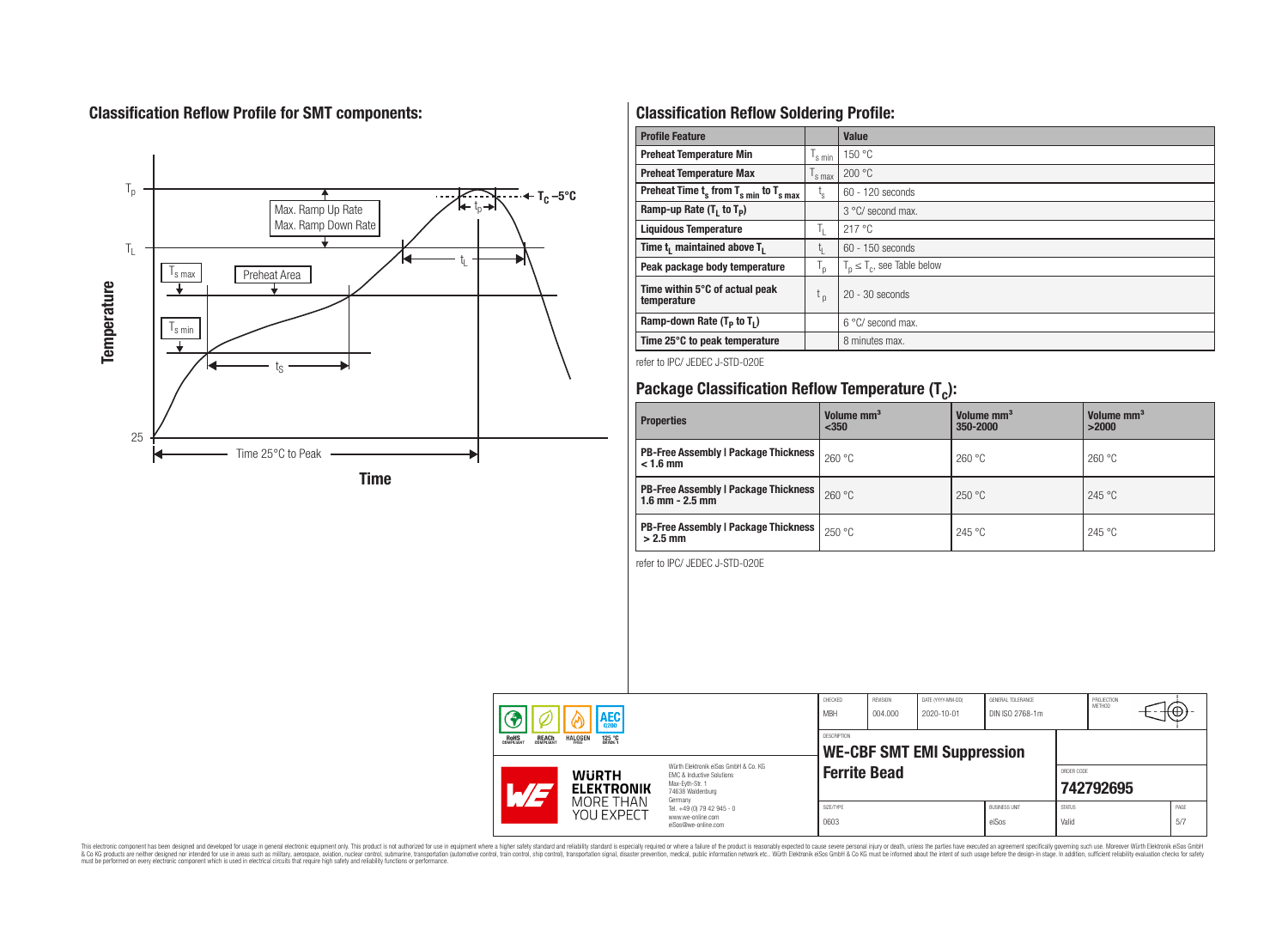# **Cautions and Warnings:**

## **The following conditions apply to all goods within the product series of WE-CBF of Würth Elektronik eiSos GmbH & Co. KG:**

#### **General:**

- This electronic component is designed and manufactured for use in general electronic equipment.
- Würth Elektronik must be asked for written approval (following the PPAP procedure) before incorporating the components into any equipment in fields such as military, aerospace, aviation, nuclear control, submarine, transportation (automotive control, train control, ship control), transportation signal, disaster prevention, medical, public information network, etc. where higher safety and reliability are especially required and/or if there is the possibility of direct damage or human injury.
- Electronic components that will be used in safety-critical or high-reliability applications, should be pre-evaluated by the customer.
- The component is designed and manufactured to be used within the datasheet specified values. If the usage and operation conditions specified in the datasheet are not met, the component may be damaged or dissolved.
- Do not drop or impact the components, the component may be damaged.
- Würth Elektronik products are qualified according to international standards, which are listed in each product reliability report. Würth Elektronik does not warrant any customer qualified product characteristics beyond Würth Elektroniks' specifications, for its validity and sustainability over time.
- The responsibility for the applicability of the customer specific products and use in a particular customer design is always within the authority of the customer. All technical specifications for standard products also apply to customer specific products.

#### **Product specific:**

#### **Soldering:**

- The solder profile must comply with the technical product specifications. All other profiles will void the warranty. Wave soldering is allowed for components bigger than 0805 after evaluation and approval.
- All other soldering methods are at the customers' own risk.

#### **Cleaning and Washing:**

• Washing agents used during the production to clean the customer application might damage or change the characteristics of the wire insulation, marking or plating. Washing agents may have a negative effect on the long-term functionality of the product.

#### **Potting:**

• If the product is potted in the customer application, the potting material might shrink or expand during and after hardening. Shrinking could lead to an incomplete seal, allowing contaminants into the core. Expansion could damage the components. We recommend a manual inspection after potting to avoid these effects.

#### **Storage Conditions:**

- A storage of Würth Elektronik products for longer than 12 months is not recommended. Within other effects, the terminals may suffer degradation, resulting in bad solderability. Therefore, all products shall be used within the period of 12 months based on the day of shipment.
- Do not expose the components to direct sunlight.<br>• The storage conditions in the original packaging
- The storage conditions in the original packaging are defined according to DIN EN 61760-2.
- The storage conditions stated in the original packaging apply to the storage time and not to the transportation time of the components.

#### **Packaging:**

• The packaging specifications apply only to purchase orders comprising whole packaging units. If the ordered quantity exceeds or is lower than the specified packaging unit, packaging in accordance with the packaging specifications cannot be ensured.

#### **Handling:**

- Violation of the technical product specifications such as exceeding the nominal rated current will void the warranty.
- The temperature rise of the component must be taken into consideration. The operating temperature is comprised of ambient temperature and temperature rise of the component.The operating temperature of the component shall not exceed the maximum temperature specified.

These cautions and warnings comply with the state of the scientific and technical knowledge and are believed to be accurate and reliable. However, no responsibility is assumed for inaccuracies or incompleteness.

| AEC<br><b>REACH</b><br>COMPLIANT<br><b>ROHS</b><br>COMPLIANT<br><b>HALOGEN</b><br>125 °C<br>Grade 1<br>FRFF |                                                                                                                                | CHECKED<br><b>MBH</b>                                   | REVISION<br>004.000 | DATE (YYYY-MM-DD)<br>2020-10-01 | GENERAL TOLERANCE<br>DIN ISO 2768-1m |                        | PROJECTION<br>METHOD | ₩           |
|-------------------------------------------------------------------------------------------------------------|--------------------------------------------------------------------------------------------------------------------------------|---------------------------------------------------------|---------------------|---------------------------------|--------------------------------------|------------------------|----------------------|-------------|
|                                                                                                             |                                                                                                                                | <b>DESCRIPTION</b><br><b>WE-CBF SMT EMI Suppression</b> |                     |                                 |                                      |                        |                      |             |
| <b>WURTH</b><br><b>ELEKTRONIK</b>                                                                           | Würth Elektronik eiSos GmbH & Co. KG<br><b>EMC &amp; Inductive Solutions</b><br>Max-Eyth-Str. 1<br>74638 Waldenburg<br>Germany | <b>Ferrite Bead</b>                                     |                     |                                 |                                      | ORDER CODE             | 742792695            |             |
| MORE THAN<br>YOU EXPECT                                                                                     | Tel. +49 (0) 79 42 945 - 0<br>www.we-online.com<br>eiSos@we-online.com                                                         | SIZE/TYPE<br>0603                                       |                     |                                 | <b>BUSINESS UNIT</b><br>eiSos        | <b>STATUS</b><br>Valid |                      | PAGE<br>6/7 |

This electronic component has been designed and developed for usage in general electronic equipment only. This product is not authorized for use in equipment where a higher safety standard and reliability standard si espec & Ook product a label and the membed of the seasuch as marked and as which such a membed and the such assume that income in the seasuch and the simulation and the such assume that include to the such a membed and the such